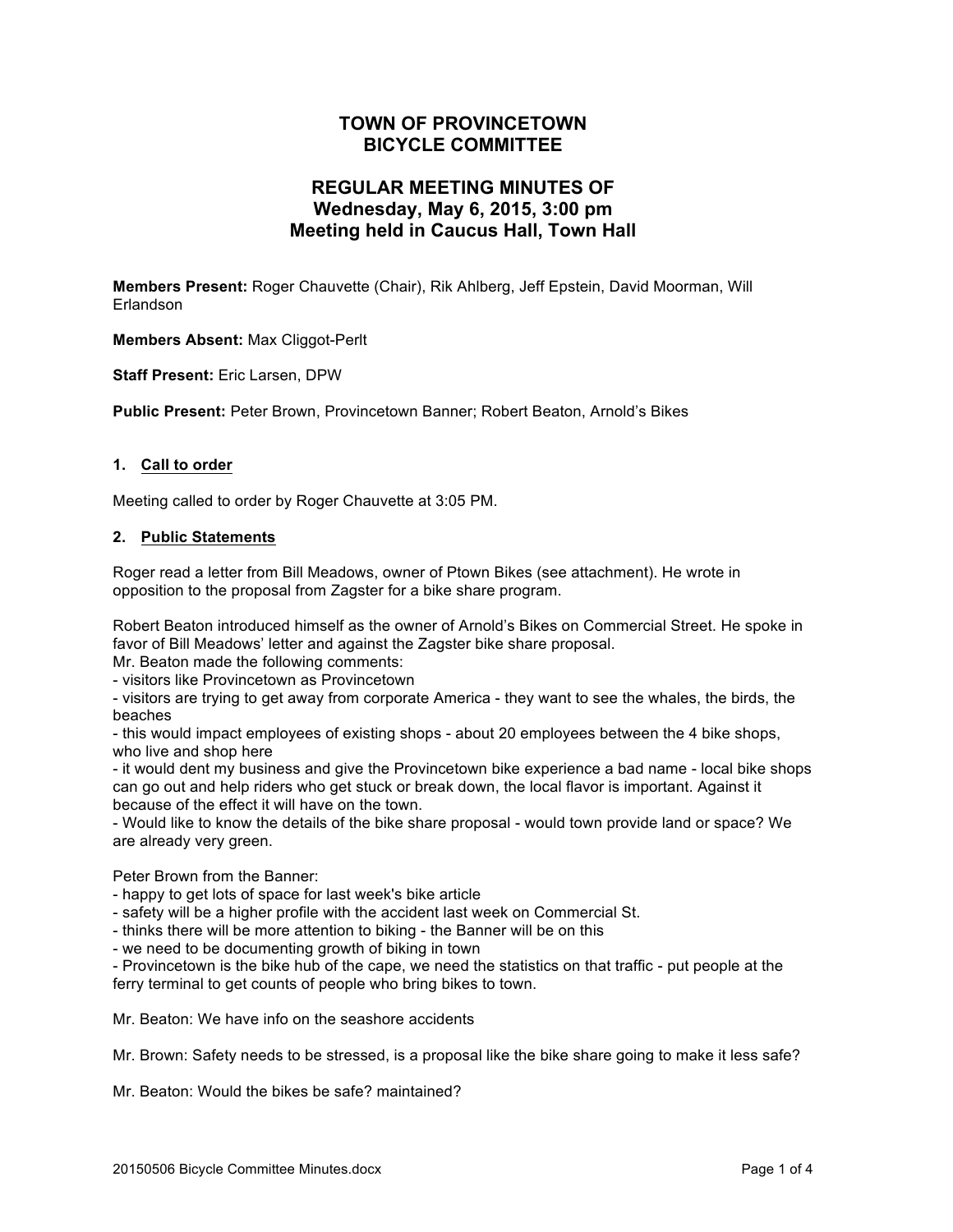Mr. Brown: Last Wednesday a woman on Commercial St. was struck by a bike, she fell and shattered her elbow. Police have a report.

#### **3. Review Minutes**

### *Will moved to approve the minutes of the April 22, 2015 meeting. Roger seconded. Approved 4-0-0.*

#### **4. New Business**

#### **Bike sharing proposition:**

Roger explained that he got a phone call from Julie at Zagster and an email addressed to the City of Provincetown. Roger felt the proposal looked like overkill for the short season we have, and when he told her this she seemed to lose interest. Roger said he wanted to make sure we discussed it since we have a proposal and there are other groups talking about bike sharing. He said he wants to make sure we discuss and consider it and address the issues that Mr. Beaton and Mr. Meadows presented in his letter. He said he expects thos will come up again.

Rik discussed bike shares he's seen. He described the proposal that Provincetown 365's Parking & Transit group is putting together to locate parking on Route 6 and the idea for a community-based bike share that could be done as a collaboration between the bike shops in town.

Mr. Beaton said it might be good to work with the cab companies to pick people up at the parking lots and get people from the parking lot to the bike shop to get a bike.

Will said the infrastructure isn't there to support a bike share getting people to town - it's dangerous. This looks like a solution looking for a problem - what is the need it's intending to address?

Roger - seems to be a convenient thing for a city if you're using public transportation. Here you've got Arnold's right after the ferry, and the other bike shops are right there.

Rob - Boston Harbor Cruises tried to do a bike rental a number of years ago, Arnold's actually serviced them since they couldn't maintain them.

Jeff - no comment from me.

Roger - no decision to make, it's important that we have information and can respond to 365 or the selectmen if they have questions.

#### **5. Old Business Updates**

#### **Bike Rack Matching Grant**

David presented the revised bike grant application. He updated the amount of the grant, the dates, and added new contact information. The rest remains the same.

#### *Rik moved to approve the bike rack cost share application revisions. Jeff second. Approved 4- 0-0*

#### **Commercial St. Paving**

Eric gave a summary of paving plans and said the town didn't get a grant from USDA for phase 3 Commercial St. (Howland St. to Johnson St) which would have redone the paving and sidewalks. DPW has finished paving of the the section in the East End near Howland and on Bradford St. up the hill behind town hall (Ryder St. to Carver St.).

#### **MassBike: Detail work on objectives**

- Could we video the rail trial with a drone?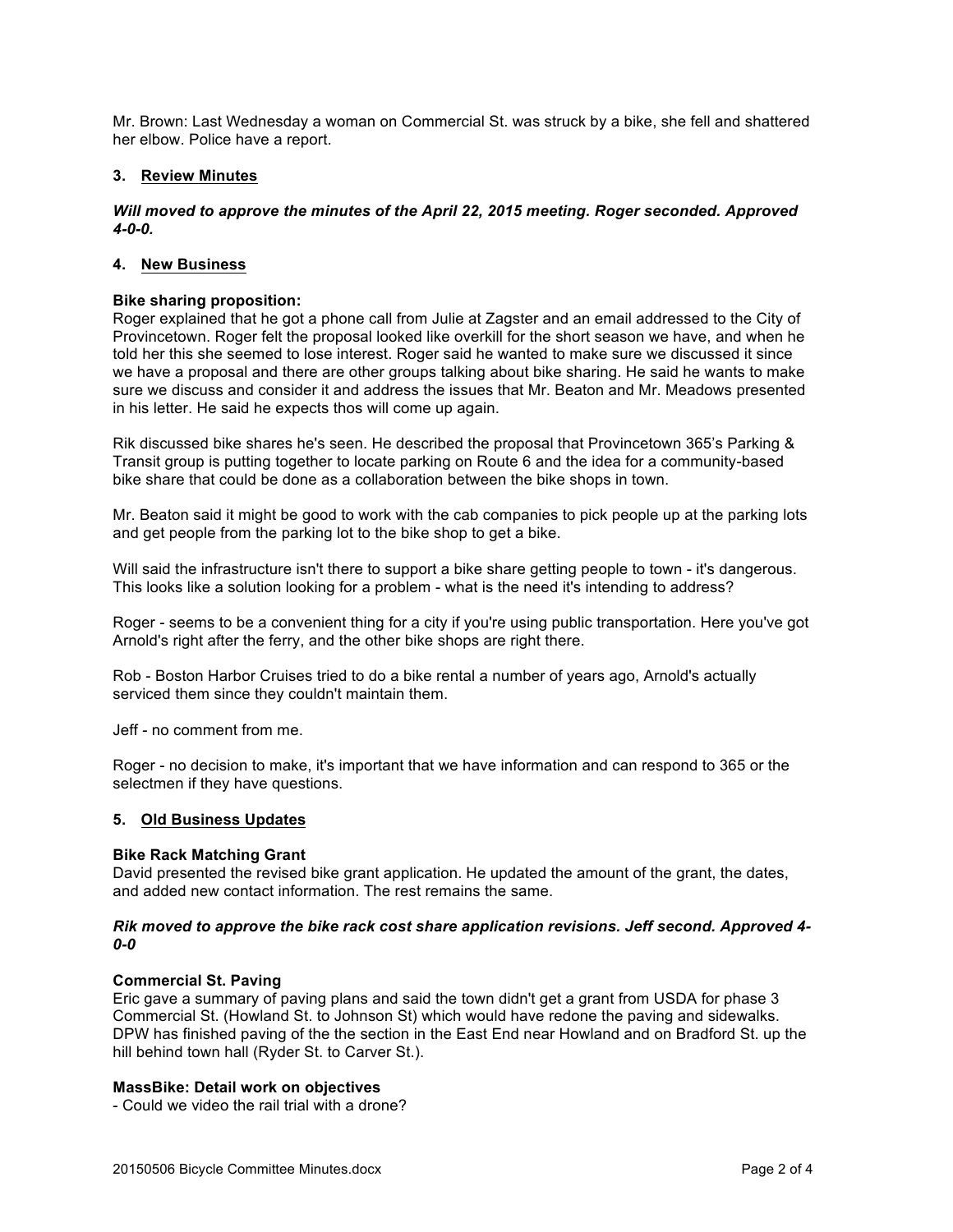- Do we want to walk it with MassBike or not?

- Discussion of shrinking Route 6 to one lane in each direction plus breakdown lane plus bike lane about \$200k per mi just for painting and repaving

- Start at mayflower and walk trail to Howland

- Date: Wed June 3 @ 1 PM

Roger asked Eric if we can we get the documents related to creation of the Old Colony nature trail. Eric said he will look into it. We need to know if anyone has a right of way access to the trail for cars (there is a garage back there).

#### **Police Cooperation**

- Will said Officer Landry is no longer our liaison. He said he is waiting to hear from the Chief on officer assignment to the committee.

- Roger said we should suggest areas that need enforcement - night lights, speeding on Commercial St., wrong way on one ways

- Discussion of bikes that the police have on hand. Will suggested we find a way to have them benefit the community

- David said that the bike coop in Brewster may be a good place to donate bikes.

#### **Bike Brochures**

Roger said that he has been unable to reach the vendor who coordinated printing and distribution in the past. He said he will contact Mike Peregon to find out how to get the brochure reprinted and distributed.

#### **Possible meeting with East Coast Greenway representatives**

Roger discussed possibly meeting with the East Coast Greenway team

- The group is based in Providence
- Might be a good resource for when we have the OCBP meeting in town
- They are developing a spur to Provincetown from Providence
- They have experience dealing with abutters when developing trails

- Roger will invite them to the next Outer Cape Bicycle and Pedestrian Master Plan meeting which will take place here in town.

### **WorldFest quiz, handouts, goals**

- Rik requested handouts from from MassDOT (bells, lights, stickers, and ankle straps). These will be arriving in time for Bike Week next week

- World Fest is the weekend of June 6 & 7 need to find out which day we will be there
- We will give attendees the safety quiz and then give out a reward from the handouts

- Will & David will be unavailable that weekend.

### **Conwell Street Bicycle Improvements update**

Eric provided an update on the Conwell St. bike lane project. The survey and engineering contract will be advertised this summer with two alternatives for bike lanes. Final design plans should be in hand by end of Sept., the out for bid & construction next spring.

- This is just the section of Conwell from 6 to Cemetery Rd

- Does not address the Route 6 interchange, only 700 ft of Conwell St.
- Construction would be Spring 2016.

### **6. Next meeting**

May 27, 2015 at 3pm in Caucus Hall.

#### **7. Member statements**

None.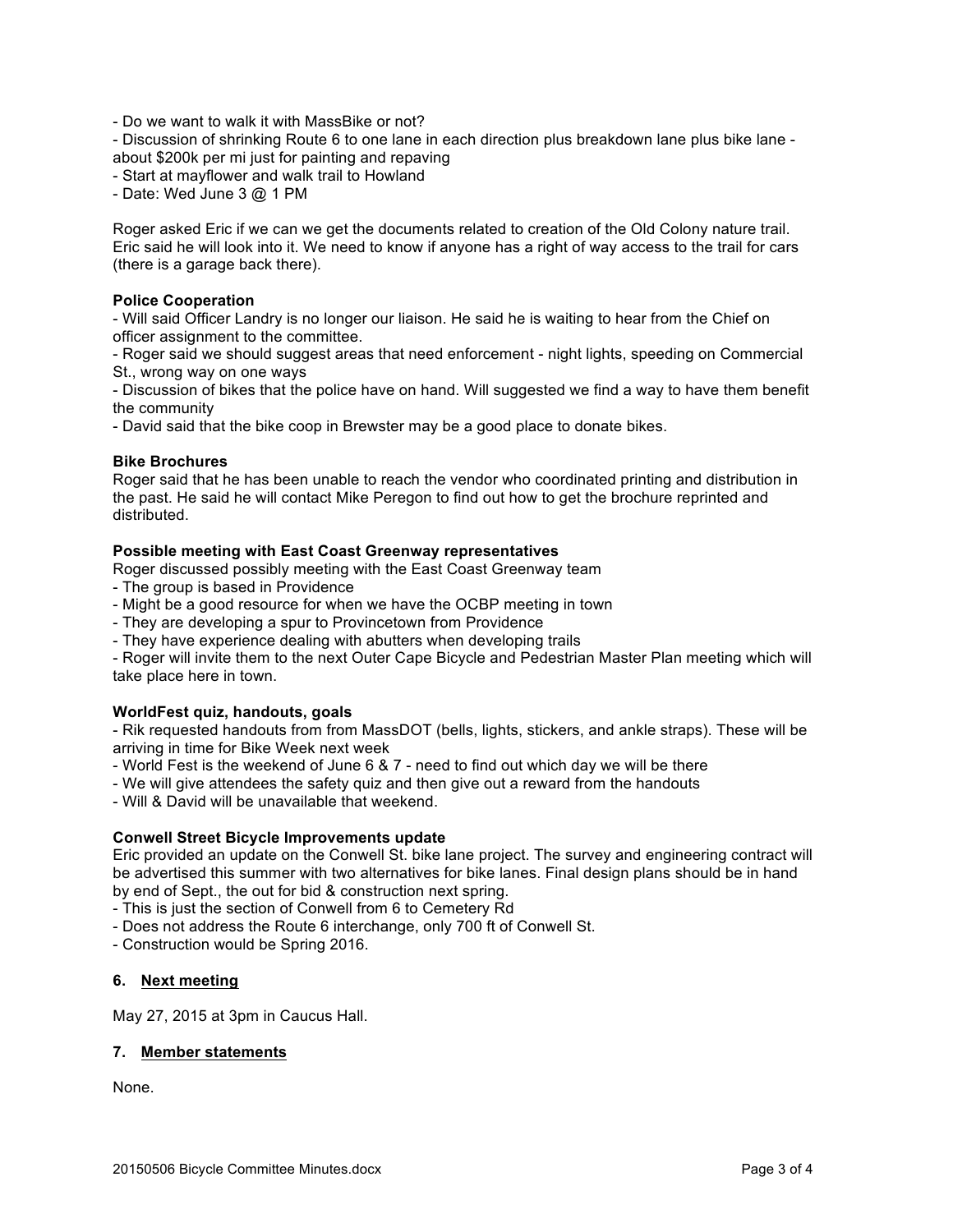# **8. Adjourn**

*Roger made a motion to adjourn. Motion approved, 3-0-0. Meeting adjourned at 4:32 PM.*

Respectfully submitted, Rik Ahlberg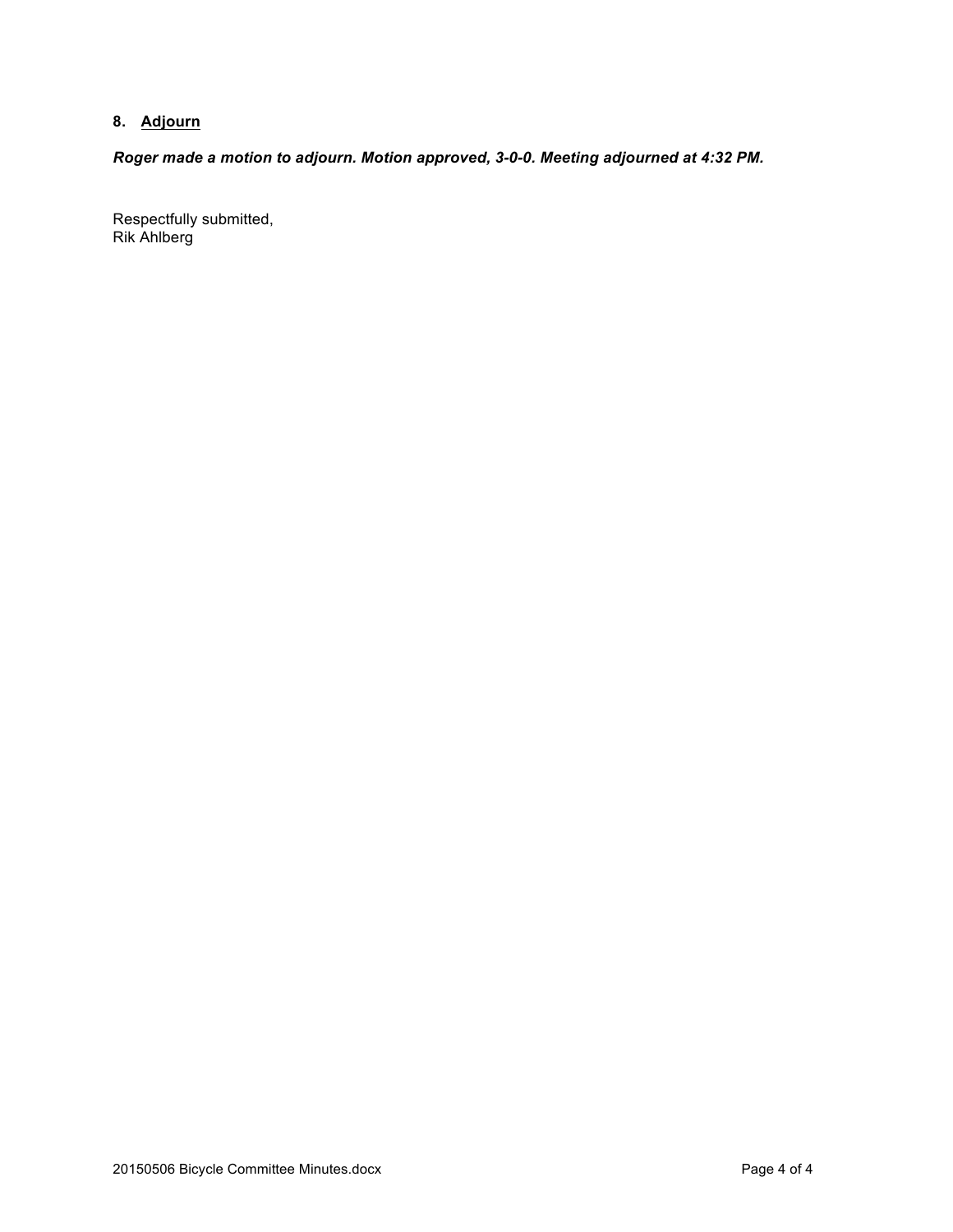To the Bicycle Committee.

I own Ptown Bikes, which celebrated its 20<sup>th</sup> anniversary on April 1, 2015. We have a rental fleet of over 700 bicycles. Over the past 20 years we have built a solid reputation of delivering a quality rental product to our customers.

Please consider the service we provide to our bicycle rental customers as background when considering Zagsters Bike Share Proposal:

## Bicycle riders deserve safe bikes, which deliver optimal performance and an enjoyable ride.

Ptown Bikes Staff inspects and test rides every rental bike every time it is returned. Our bikes go through a 14 point inspection and are then ridden to guarantee safe and excellent performance. Bikes which exhibit any mechanical deficiencies are flagged and put aside until they are repaired by one of our trained bicycle mechanics.

## Bicycle riders should be provided with clean, well-fitted helmets.

Ptown Bikes recommends that everyone should wear a helmet while riding a bike. Persons under 18 years old are required to wear helmets. Ptown Bikes provides every rider with a disinfected helmet, which is then professionally fitted to each rider's head. You would be amazed at the number of riders who, when left on their own, put their helmets on backwards, push them too far back on their heads, or cannot properly aligned the straps. Undesirable and uncomfortable helmets do not get worn and ill-fitted helmets are not safe.

# CONCERNS ABOUT ZAGSTER'S BIKE SHARE PROPOSAL

A bike share program will in no way provide the safety, quality, or level of service than the existing bike rental shops already provide. As I stated above rental bikes are meticulously maintained by bike shops. We do not wait for a complaint or accident to check the safety or our bikes. Safety equipment such as helmets and lights are checked for each use, and a human being is there to answer questions about bike safety and places to see. How will helmets be handled?

Besides the quality of product and service, there are a number of possible concerns and conflicts. These could not be specifically addressed until an specific plan is identified, but let me touch on a few possibilities.

ENOUGH RENTAL BIKES? Provincetown has four bicycle rental shops, Ptown Bikes, Gale Force Bikes, Arnold's Bikes, and the Bike Shack. I estimate the combined rental fleet of the four bikes shops to be somewhere around 1500- 1800 bikes. There are only two weeks where bikes become unavailable due to